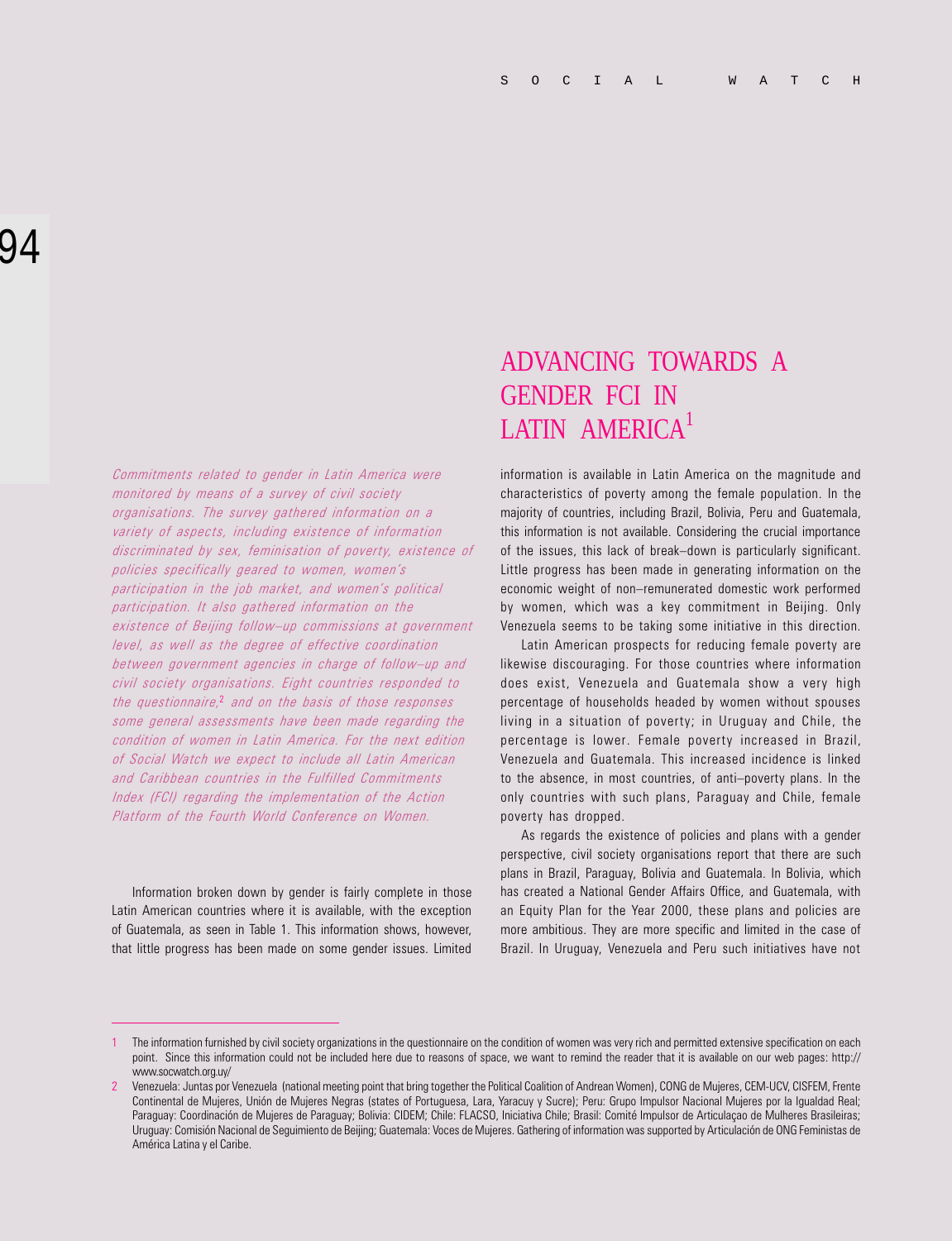| Existence of information broken down by gender in Latin America               |  |  |  |  |  |  |  |  |  |
|-------------------------------------------------------------------------------|--|--|--|--|--|--|--|--|--|
|                                                                               |  |  |  |  |  |  |  |  |  |
| Access to education<br>services<br>(by education level)                       |  |  |  |  |  |  |  |  |  |
| Schooling                                                                     |  |  |  |  |  |  |  |  |  |
| Female enrollment in<br>tertiary studies                                      |  |  |  |  |  |  |  |  |  |
| Job market: female<br>employment and unemployment<br>rates                    |  |  |  |  |  |  |  |  |  |
| Female EAP by sectors and<br>branches<br>of activity                          |  |  |  |  |  |  |  |  |  |
|                                                                               |  |  |  |  |  |  |  |  |  |
| Female population in the<br>informal sector                                   |  |  |  |  |  |  |  |  |  |
| Number of single-parent<br>homes (women heads of<br>household with no spouse) |  |  |  |  |  |  |  |  |  |
|                                                                               |  |  |  |  |  |  |  |  |  |
| Incidence of poverty on<br>female<br>population                               |  |  |  |  |  |  |  |  |  |
|                                                                               |  |  |  |  |  |  |  |  |  |
| Women's access to health                                                      |  |  |  |  |  |  |  |  |  |

TABLE 1.

been implemented, although there were some isolated initiatives in Peru. In the same countries that show political will in this area-Brazil, Paraguay, Chile and Bolivia-we should note the existence of equal opportunities plans, at different stages of design and implementation. These countries, along with Venezuela, also have plans for combating gender discrimination in education. Finally, all countries have specific policies and institutions geared to eliminating violence against women.

In the employment area, the panorama is not very encouraging for Latin American women. Only Brazil, Chile and Bolivia indicated that they have plans that address better and broader incorporation of women in the job market. Female employment rates are extremely high, exceeding 40%, with the exception of Chile. Female employment has decreased in Brazil (1% between 1995 and 1996) and Venezuela (1% between 1995 and 1998). It has increased in Paraguay (3% between 1972 and 1992), Bolivia (2% between 1995 and 1996) and Peru (12% between 1994 and 1996). It is stagnated in Guatemala, Chile and Uruguay. Female unemployment rates are extremely high in Bolivia, Chile, Venezuela and Uruguay, exceeding 14%. In the rest of the countries they are in the area of 8% to 10%. Female unemployment tends to be increasing in all the countries.

The data on under-employment is meager. In the three countries for which we have data, it is alarming. Under

employment reaches 18.9% of women in Paraguay, 39% of women in Uruguay, and 49.9% of women in Peru. Only Paraguay reports the existence of initiatives geared to combating female under-employment. No plans for job training for (re)insertion of women in the job market were reported. Latin American women continue to earn less than 70% of what men earn for the same job. The percentages of wage discrimination are shown in Table 3.

Women's political participation continues to be very low in Latin America. Participation in the executive branch of government of Brazilian, Bolivian, Venezuelan, Uruguayan, Peruvian and Guatemalan women is less than 10%. Worse still, in the case of Brazil and Peru, it has decreased between 1995 and 1998. The same thing is happening with the participation of women in the legislature, although participation in parliament has increased in Peru, Bolivia, Paraguay and Chile (in the latter case, the number of women in the house of representatives increased, but there was a slight drop in the already low percentage of senators). Only Paraguay maintains high participation, close to 20% in both branches of government.

The situation of women in the judiciary is quite different, exceeding 20% in Brazil, Paraguay, Bolivia, Peru, Chile and Guatemala, and over 50% in Venezuela and Uruguay. Additionally,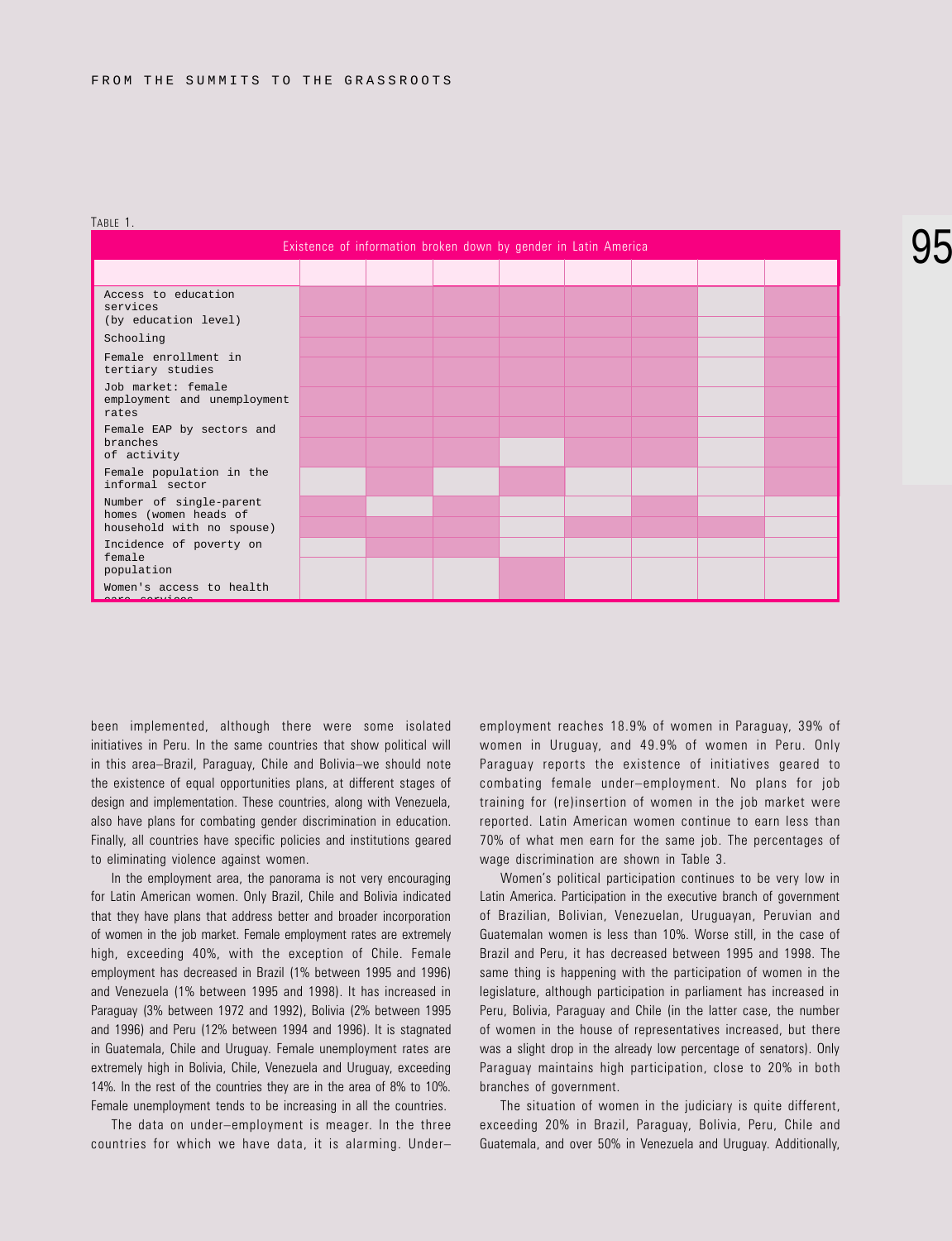## 96

TABLE 2.

| Policies toward women in Latin America                                                        |               |          |                |          |         |      |                 |              |  |
|-----------------------------------------------------------------------------------------------|---------------|----------|----------------|----------|---------|------|-----------------|--------------|--|
|                                                                                               | <b>BRAZIL</b> | PARAGUAY | <b>BOLIVIA</b> | VENEZUEL | URUGUAY | PERÚ | <b>GUATEMAL</b> | <b>CHILE</b> |  |
| Countries having plans to<br>combat<br>female poverty                                         |               |          |                |          |         |      |                 |              |  |
| Countries where there is<br>Govt./Civil Society<br>cooperation on gender<br>programmes        |               |          |                |          |         |      |                 |              |  |
| Countries whose policies<br>include gender perspective                                        |               |          |                |          |         |      |                 |              |  |
| Countries with equal<br>opportunities plan                                                    |               |          |                |          |         |      |                 |              |  |
| Countries with initiatives<br>geared to formulating an<br>equal opportunities plan            |               |          |                |          |         |      |                 |              |  |
| Countries with plans to<br>combat gender discrimination<br>in education                       |               |          |                |          |         |      |                 |              |  |
| Countries with plans to<br>improve quality<br>and coverage of reproductive<br>health<br>plans |               |          |                |          |         |      |                 |              |  |
| Countries with policies to<br>combat violence against<br>women                                |               |          |                |          |         |      |                 |              |  |
| Countries with plans to<br>incorporate women in<br>the job market                             |               |          |                |          |         |      |                 |              |  |
| Countries with plans to<br>combat female unemployment<br>Countries with plans to combat       |               |          |                |          |         |      |                 |              |  |

all the countries reporting at least two types of data show a positive evolution of the participation of women in the judiciary.

The participation of women in municipal governments continues to be exceptionally low, even lower than in the legislative and executive branches. Women's participation on party ballots is under 20% in Brazil and Paraguay. It is more positive in Bolivia and Venezuela with percentages of over 30%, and more negative in Guatemala with 9.6%. The rest of the countries did not provide information on this aspect.

The majority of countries, with the exception of Uruguay and Peru, have implemented positive discrimination mechanisms (such as quotas). Finally, we note that half the countries report the existence of official follow-up commissions. There are no such commissions in the other half, including Peru, Guatemala, Bolivia, Chile and Venezuela.<sup>•</sup>